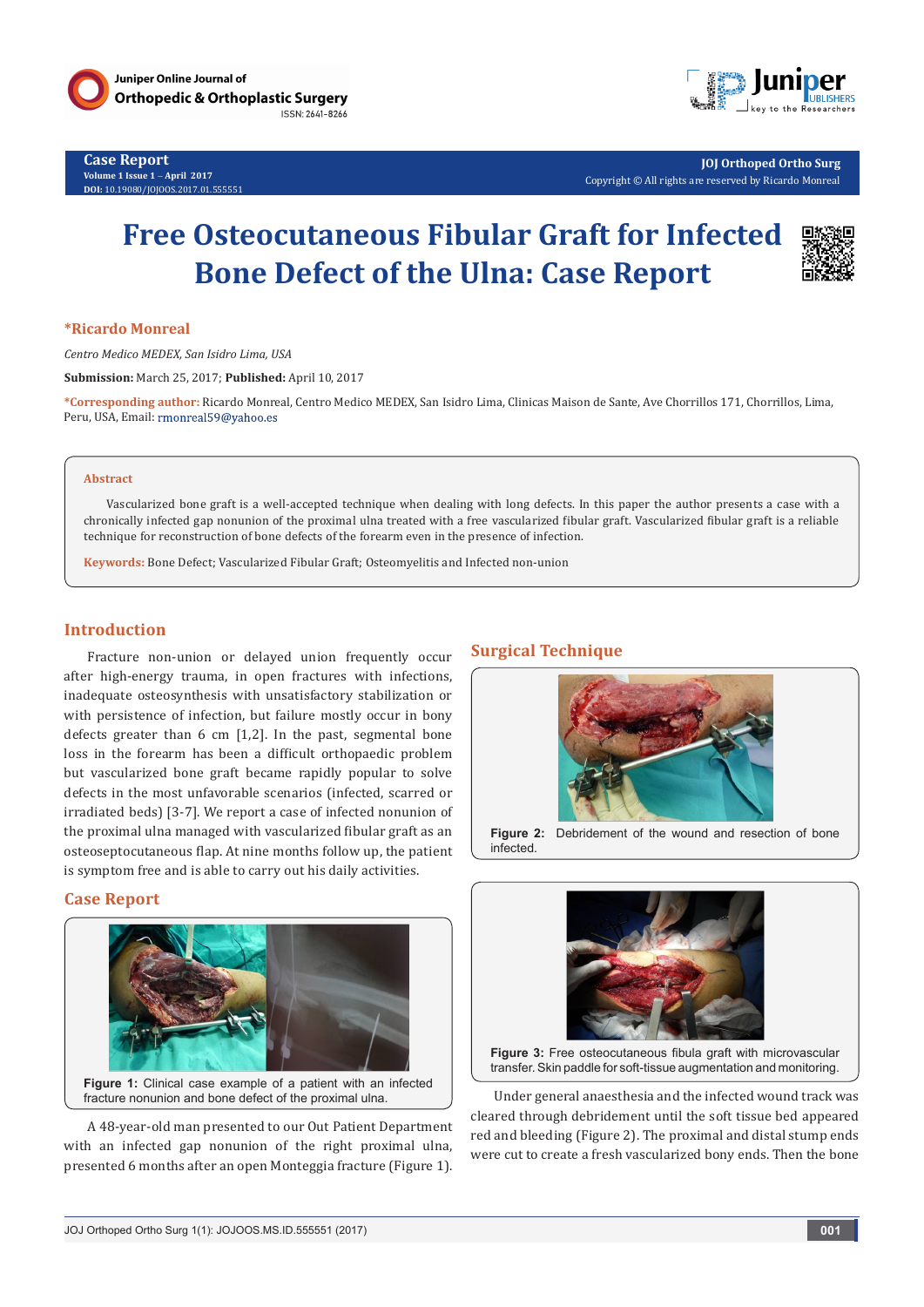gap was measured intra operatively to 10 cm and both ends were drilled with 2.7 mm drill bit to open medullary cavity. The fibular graft was harvested as an osteoseptocutaneous flap based on septocutaneous perforators along the posterior crural septum following the technique described by Wei et al. [8] and later by Wei and El-Gammal [5] (Figure 3).

The patient is placed in the supine position with a bump under the contra lateral hip to lessen the need for excessive internal rotation of the lower leg. A well-padded tourniquet is placed on the thigh and the leg from the knee down is prepped and draped. The proximal and distal fibula was marked and the axis of the bone is drawn. The axis of the skin paddle is drawn at the posterior border of the fibula. The anterior flap was elevated just above the muscle and deep to the muscular fascia. The septum was approached by elevating the fascia from anterior to posterior and septal perforators were seen. This requires dissection through the anterior aspect of the soleus muscle. The skin paddle was raised from the posterior approach noting and preserving muscular perforators. A small cuff of muscle - a millimeter or less - was left attached to the fibular bone. Army-Navy retractors helped provide counter traction as the muscle was peeled away leaving behind a cuff of muscle overlying periosteum on bone.

When the bone gap of the ulna is determined, the fibula was harvested 2–3 cm longer than the length of the bone defect, the superior and inferior locations of the planned osteotomy are marked, a right angle retractor was used to snugly encircle the bone. Care is taken to hug the bone so that the vessels are not captured. The distal 6-7 centimeters of bone are preserved to spare the ankle mortise and the proximal course of the peroneal nerve is marked at the neck of the fibula to spare the nerve. Homan retractors are used to protect the soft tissue when the osteotomy is made with an oscillating saw. Bone clamps were placed at the superior and inferior ends of the flap to help provide anterior and posterior traction on the interosseous membrane (Figure 4).



were used to stabilize the fibular graft.

 The interosseous membrane was divided and the peroneal artery and the accompanying venae were seen. The distal aspect of the artery and veins are ligated and divided, and the flap can then be raised superiorly on the vascular pedicle. The tourniquet can then be deflated to obtain hemostasis and ensure good blood flow to the foot. The ankle was splinted in neutral and the

patient is allowed to ambulate in a cast shoe at about a week after surgery. Postoperative monitoring of the skin pedal of the osteoseptocutaneous fibular flap was performed through a small window in the wound. Administration of parenteral antibiotics was continued for 2 weeks). The stitches were removed after 2 weeks. Six weeks later, the external fixation and intramedullary Kirschner wire were removed and the ulna was stabilized with two plates. The final evaluation consisted of clinical assessment according to the Tang [6,7] and radiographic evidence of bone union. Nine months after surgery the clinical evaluation on the basis of the Tang system was excellent (Figure 5a), and radiographic examination demonstrated that bony union had been achieved (Figure 5b).



b) Rx shows healing of the graft.

#### **Discussion**

Large skeletal and soft tissue defects about the forearm present one of the most challenging problems for both orthopedic and plastic surgeons. Several surgical options for the treatment of upper limb bone non-union (intramedullary nailing, distraction with external fixator, and plate compression) with or without conventional bone grafting) have been described but failure mostly occurs in bony defects greater than 6 cm [1,2]. The use of these techniques has limitations. Nonvascularized bone graft needs a prolonged time of immobilization and its use is contraindicated in infected, poorly vascularized, and irradiated areas [8,9]. Bone transport using the external fixation has limited use in bone defects of the forearm because of the high rate of complications (pin-track infection, delayed union, and refracture) [10-12].

Reconstruction of free fibula flap in long bones is a useful and versatile procedure for defects greater than 6-8 cm [1,2]. The overall success rate of the reconstruction with free vascularized fibular grafts, as estimated from literature, varies from 76% to 100%, with a healing time in the 3.7-8.9 months interval [7]. The fibula is a long and straight tubular bone with a vascular supply well established [13,14] which is not difficult to harvest, as long as the donor site morbidity is minimal, up to a graft length of 20 cm, it can be transferred as a composite osteocutaneous or osteomuscular flap, and the peroneal vessels are of sufficient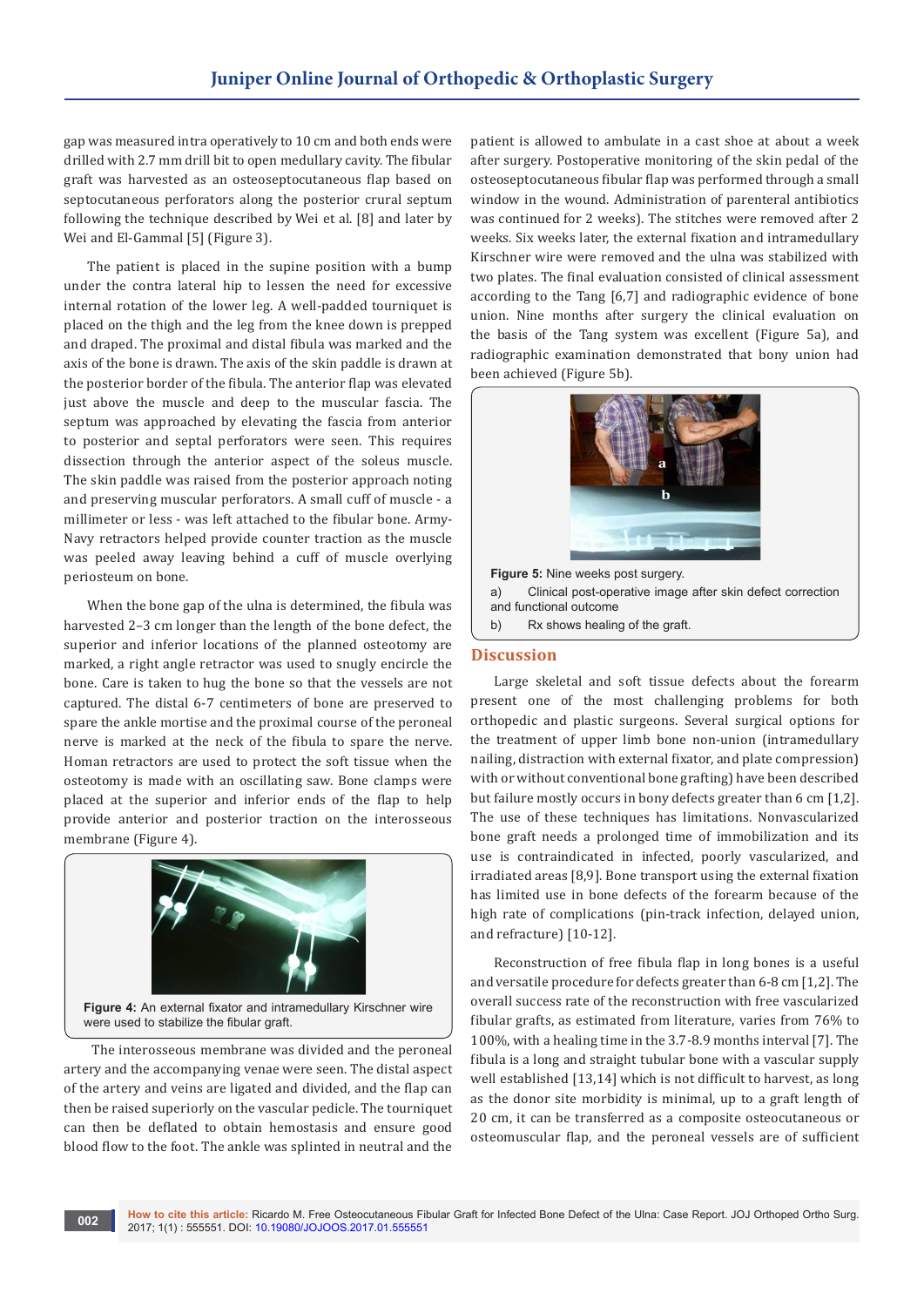diameter to facilitate the micro vascular anastomosis. Free fibula transfer was originally described in 1975 by Taylor et al for reconstruction of an open fracture of the leg [15]. Later, Gilbert is credited with the more commonly used lateral approach (x).2 All of these were nonskin-bearing flaps. Chen and Yan were the first to delineate the successful use of osteomyocutaneous fibula free tissue transfer [16].

In 1982, Hurst et al. [17] published the first report of the application of this method to a large, previously infected defect in the proximal ulna obtaining bony union and control of infection, and its application in posttraumatic reconstruction of the forearm has also gained increased popularity over the last few decades [17-20]. The reason for this are (a) increased vascularity at the fracture site is essential in promoting a faster bone healing and fighting infection and (b) vascularized bone provides higher biomechanical strength than nonvascularized bone [21]. In this case report, external fixation supplemented with a thin intramedullary k-wire (as a guide) during the first postoperative 6 weeks, provided stable immobilization for the vascularized graft avoiding the risks associated with plates at the infected site. The donor-site morbidity was absent.

## **Conclusion**

Vascularized fibular graft has proved as a useful option in our patient. Successful outcome makes it a reliable technique for reconstruction of bone defects even in the presence of infection.

## **Author's Disclosure Statement**

The author reports no actual or potential conflict of interest in relation to this article.

## **References**

- 1. [Heitmann C, Erdmann D, Levin LS \(2002\) Treatment of segmental](https://www.ncbi.nlm.nih.gov/pubmed/12473711)  [defects of the humerus with an osteoseptocutaneous fibular transplant.](https://www.ncbi.nlm.nih.gov/pubmed/12473711)  [J Bone Joint Surg Am 84: 2216-2223.](https://www.ncbi.nlm.nih.gov/pubmed/12473711)
- 2. [Tu YK, Yen CH, Yeh WL, Wang IC, Wang KC, et al. \(2001\) Reconstruction](http://www.tandfonline.com/doi/pdf/10.1080/000164701753542014)  [of posttraumatic long bone defect with free vascularized bone graft:](http://www.tandfonline.com/doi/pdf/10.1080/000164701753542014)  [good outcome in 48 patients with 6 years follow-up. Acta Orhop Scand](http://www.tandfonline.com/doi/pdf/10.1080/000164701753542014)  [72\(4\): 359-364.](http://www.tandfonline.com/doi/pdf/10.1080/000164701753542014)
- 3. [Pho RW \(1979\) Free vascularized fibular transplant for replacement of](https://www.ncbi.nlm.nih.gov/pubmed/479261)  [the lower radius. J Bone Joint Surg Br 61-B\(3\): 362-365.](https://www.ncbi.nlm.nih.gov/pubmed/479261)
- 4. [Weiland AJ, Kleinert JE, Kutz JE, Daniel RK \(1979\) Free vascularized](https://www.ncbi.nlm.nih.gov/pubmed/370187)  [bone grafts in surgery of the upper extremity. J Hand Surg 4\(2\): 129-](https://www.ncbi.nlm.nih.gov/pubmed/370187) [143.](https://www.ncbi.nlm.nih.gov/pubmed/370187)
- 5. Wei FC, El Gammal TA (1999) Free vascularized bone grafts and osteocutaneous flaps. In: Georgiade GS, Riefkonl R, Levin LS, (Eds)

Plastic, maxillofacial and reconstructive surgery. 3rd edn, William and Wilkins, Baltimore, USA, pp. 940-945.

- 6. [Tang CH \(1992\) Reconstruction of the bones and joints of the upper](https://www.ncbi.nlm.nih.gov/pubmed/1629805)  [extremity by vascularized free fibular graft: report of 46 cases. J](https://www.ncbi.nlm.nih.gov/pubmed/1629805)  [Reconstr Microsurg 8\(4\): 285-292.](https://www.ncbi.nlm.nih.gov/pubmed/1629805)
- 7. [Adani R, Delcroix L, Innocenti M, Marcoccio I, Tarallo L, et al. \(2004\)](https://www.ncbi.nlm.nih.gov/pubmed/15378573)  [Reconstruction of large posttraumatic skeletal defects of the forearm](https://www.ncbi.nlm.nih.gov/pubmed/15378573)  [by vascularized free fibular graft. Microsurgery 24\(6\): 423-429.](https://www.ncbi.nlm.nih.gov/pubmed/15378573)
- 8. [Stevanovic M, Gutow AP, Sharpe F \(1999\) The management of bone](https://www.ncbi.nlm.nih.gov/pubmed/10361640)  [defects of the forearm after trauma. Hand Clin 15\(2\): 299-318.](https://www.ncbi.nlm.nih.gov/pubmed/10361640)
- 9. [Mankin HJ, Gebhardt MC, Tomford WW \(1987\) The use of frozen](https://www.ncbi.nlm.nih.gov/pubmed/3550576)  [cadaveric allografts in the management of patients with bone tumors](https://www.ncbi.nlm.nih.gov/pubmed/3550576)  [of the extremities. Orthop Clin North Am 18\(2\): 275-289.](https://www.ncbi.nlm.nih.gov/pubmed/3550576)
- 10. [Villa A, Paley D, Catagni MA, Bell D, Cattaneo R \(1990\) Lengthening](https://www.ncbi.nlm.nih.gov/pubmed/2293920)  [of the forearm by the Ilizarov technique. Clin Orthop Relat Res 250:](https://www.ncbi.nlm.nih.gov/pubmed/2293920)  [125-137.](https://www.ncbi.nlm.nih.gov/pubmed/2293920)
- 11. [Emara KM \(2002\) Ilizarov technique in management of non-united](https://link.springer.com/article/10.1007/s101950200046)  [fracture of both bones of the forearm. J Orthop Traumatol 3\(3\):177-](https://link.springer.com/article/10.1007/s101950200046) [180.](https://link.springer.com/article/10.1007/s101950200046)
- 12. [El Mowafi H, Elalfi B, Wasfi K \(2005\) Functional outcome following](https://www.ncbi.nlm.nih.gov/pubmed/16152848)  [treatment of segmental skeletal defects of the forearm bones by](https://www.ncbi.nlm.nih.gov/pubmed/16152848)  [Ilizarov application. Acta Orthop Belg 71\(2\): 157-162.](https://www.ncbi.nlm.nih.gov/pubmed/16152848)
- 13. [Taylor GI, Miller GDH, Ham FJ \(1975\) The free vascularized bone graft:](https://www.ncbi.nlm.nih.gov/pubmed/1096183)  [a clinical extension of micro vascular techniques. Plast Reconstr Surg](https://www.ncbi.nlm.nih.gov/pubmed/1096183)  [55\(5\): 533-544.](https://www.ncbi.nlm.nih.gov/pubmed/1096183)
- 14. [Malizos KN, Zalavras CG, Soucacos PN, Beris AE, Urbaniak JR, et al.](https://www.ncbi.nlm.nih.gov/pubmed/15469230)  [\(2004\) Free vascularized fibular grafts for reconstruction of skeletal](https://www.ncbi.nlm.nih.gov/pubmed/15469230)  [defects. J Am Acad Orthop Surg 12\(5\): 360-369](https://www.ncbi.nlm.nih.gov/pubmed/15469230)
- 15. [Taylor GI, Miller GDH, Ham FJ \(1975\) The free vascularized bone graft:](https://www.ncbi.nlm.nih.gov/pubmed/1096183)  [a clinical extension of microvascular techniques. Plast Reconstr Surg](https://www.ncbi.nlm.nih.gov/pubmed/1096183)  [55\(5\): 533-544.](https://www.ncbi.nlm.nih.gov/pubmed/1096183)
- 16. [Chen ZW, Yan W \(1983\) The study and clinical application of the](https://www.ncbi.nlm.nih.gov/pubmed/6633239)  [osteocutaneous flap of fibula. Microsurgery 4\(1\): 11-16](https://www.ncbi.nlm.nih.gov/pubmed/6633239)
- 17. [Hurst LC, Mirza A, Spellman W \(1982\) Vascularized fibular graft for](https://www.researchgate.net/publication/16067739_Vascularized_fibular_graft_for_infected_loss_of_the_ulna_Case_report)  [infected loss of the ulna: Case report. J Hand Surg 7\(5\): 498-501.](https://www.researchgate.net/publication/16067739_Vascularized_fibular_graft_for_infected_loss_of_the_ulna_Case_report)
- 18. [Chuang DC, Chen HC, Wei FC, Noordhoff MS \(1992\) Compound](https://www.ncbi.nlm.nih.gov/pubmed/1732905)  [functioning free muscle flap transplantation \(lateral half of soleus,](https://www.ncbi.nlm.nih.gov/pubmed/1732905)  [fibula, and skin flap\). Plast Reconstr Surg 89\(2\): 335-339.](https://www.ncbi.nlm.nih.gov/pubmed/1732905)
- 19. [Jones NF, Swartz WM, Mears DC, Jupiter JB, Grossman A \(1988\) The](https://www.ncbi.nlm.nih.gov/pubmed/3340672)  "double barrel" free vascularized bone graft. Plast Reconstr Surg [81\(3\): 378-385.](https://www.ncbi.nlm.nih.gov/pubmed/3340672)
- 20. [Koshima I, Higaki H, Soeda S \(1991\) Combined vascularized fibula and](https://www.ncbi.nlm.nih.gov/pubmed/1852831)  [peroneal composite flap transfer for severe heat-press injury of the](https://www.ncbi.nlm.nih.gov/pubmed/1852831)  [forearm. Plast Reconstr Surg 88\(2\): 338-341.](https://www.ncbi.nlm.nih.gov/pubmed/1852831)
- 21. [Mattar JJ, Azze RJ, Castro Ferreira M, Starck R, Canedo AC \(1994\)](https://www.ncbi.nlm.nih.gov/pubmed/8133765)  [Vascularized fibular graft for management of severe osteomyelitis of](https://www.ncbi.nlm.nih.gov/pubmed/8133765)  [the upper extremity. Microsurgery 15\(1\): 22-27.](https://www.ncbi.nlm.nih.gov/pubmed/8133765)